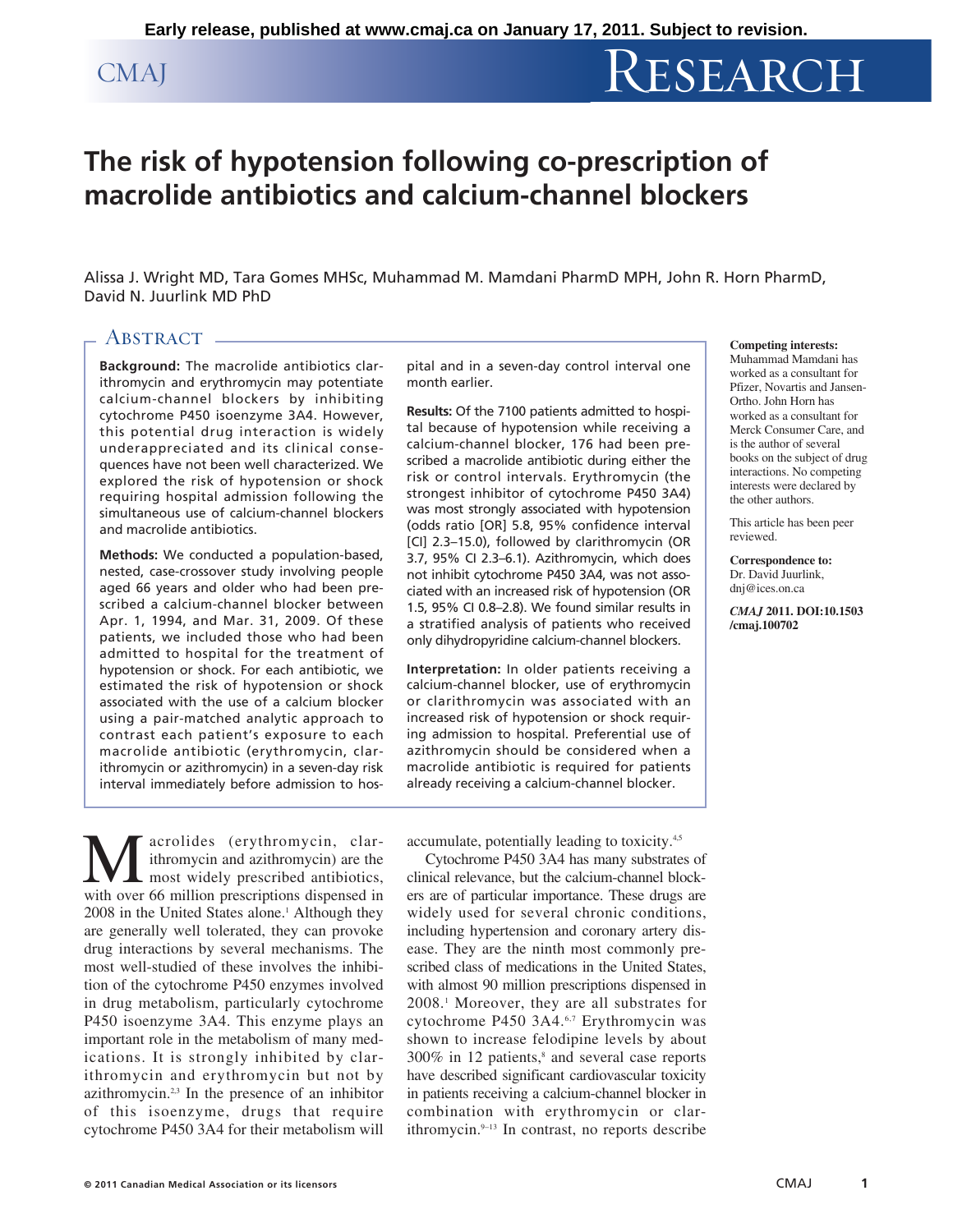such toxicity in patients given azithromycin, which is consistent with the observation that it does not inhibit cytochrome P450 3A4.14

Given the popularity of macrolides and calcium -channel blockers, millions of patients worldwide are likely exposed to this drug combination each year. However, the potential interaction between these drugs is not widely appreciated, and no rigorous studies describe the clinical consequences. We analyzed the health care records of more than 1.5 million older individuals to characterize the clinical consequences of macrolide use among patients who were taking a calcium-channel blocker.

#### **Methods**

#### **Data sources**

We conducted a population-based study of residents aged 66 years or older in the province of Ontario. Prescription drug records were obtained from the Ontario Drug Benefit Claims Database, and information on hospital admissions was collected using the Canadian Institute for Health Information's Discharge Abstract Database. Demographic information was derived from the Registered Persons Database, which contains an entry for each resident of Ontario who has been issued a health card. Finally, the Ontario Health Insurance Plan Database provided information regarding claims for physician services. These databases are linked anonymously using encrypted health card numbers. They are routinely used to study drug safety, including the consequences of drug interactions.15–18 This study was approved by the Research Ethics Board of the Sunnybrook Health Sciences Centre.

#### **Identification of patients and outcomes**

We established a cohort of patients prescribed a single calcium-channel blocker (verapamil, diltiazem, nifedipine, amlodipine or felodipine) between Apr. 1, 1994, and Mar. 31, 2009. For each patient, we defined a period of continuous use of a calcium-channel blocker beginning with the first prescription for the drug after the patient's 66th birthday, as has been done in previous studies.15,16,18 Continuous use of calciumchannel blockers was defined as the receipt of a refill for the drug within 180 days of the date of the previous prescription. Patients were deemed to have stopped their therapy if more than 180 days elapsed between prescriptions. In this situation, patients were followed for an additional 60 days from the date of their last prescription to identify any events that may have precipitated cessation. Observation ended with admission to hospital for treatment of an outcome of interest, death, discontinuation of therapy or a switch to a different calcium-channel blocker, whichever occurred first.

We excluded patients during their first year of eligibility for coverage of prescription medications under the Ontario Drug Benefit Program (i.e., those aged 65 years) to avoid incomplete medication records. Patients who had prescriptions for more than one macrolide in the 30 days before admission to hospital were also excluded.

In the primary analysis, we identified patients in the cohort who were admitted to hospital for treatment of either hypotension or shock according to the following International Classification of Diseases codes (both the 9th and 10th revisions were used): ICD-9 458.0, 458.1, 458.9, 785.50, 785.51 and 785.59; and ICD-10 I95.0, I95.1, I95.2, I95.8, I95.9, R57.0, R57.1, R57.8 and R57.9. We examined data only for patients in whom hypotension was present at the time of admission to hospital. The date of admission to hospital served as the reference date for all analyses. Only the first instance of each outcome was examined for each patient.

#### **Design and analysis**

We used the case-crossover design to avoid potential concerns about unresolved confounding. This technique allows one to assess the brief change in risk associated with a transient exposure.19 Under this design, each person serves as his or her own control; consequently, confounding due to age, sex and other fixed patient factors is extinguished. We used the pair-matched analytic approach to contrast exposure to each macrolide in a seven-day risk period immediately before admission to hospital with a seven-day control period one month earlier. The case-crossover design was nested in the cohort of patients receiving a calcium-channel blocker.

For each of the macrolide antibiotics, we estimated the risk of hypotension during treatment with a calcium-channel blocker based on the odds ratio, contrasting exposure during the risk period against exposure during the control interval. The possible role of chance was assessed using the McNemar test. The threshold for statistical significance was set at a two-tailed type I error rate of 0.05.

#### **Results**

We identified 999 234 patients who were receiving a single calcium-channel blocker during the period under investigation. The median age was 71 years (interquartile range [IQR] 67–78 years). Within this cohort, 7100 patients were admitted to hospital for the treatment of hypotension (Table 1). Slightly more than half of these patients were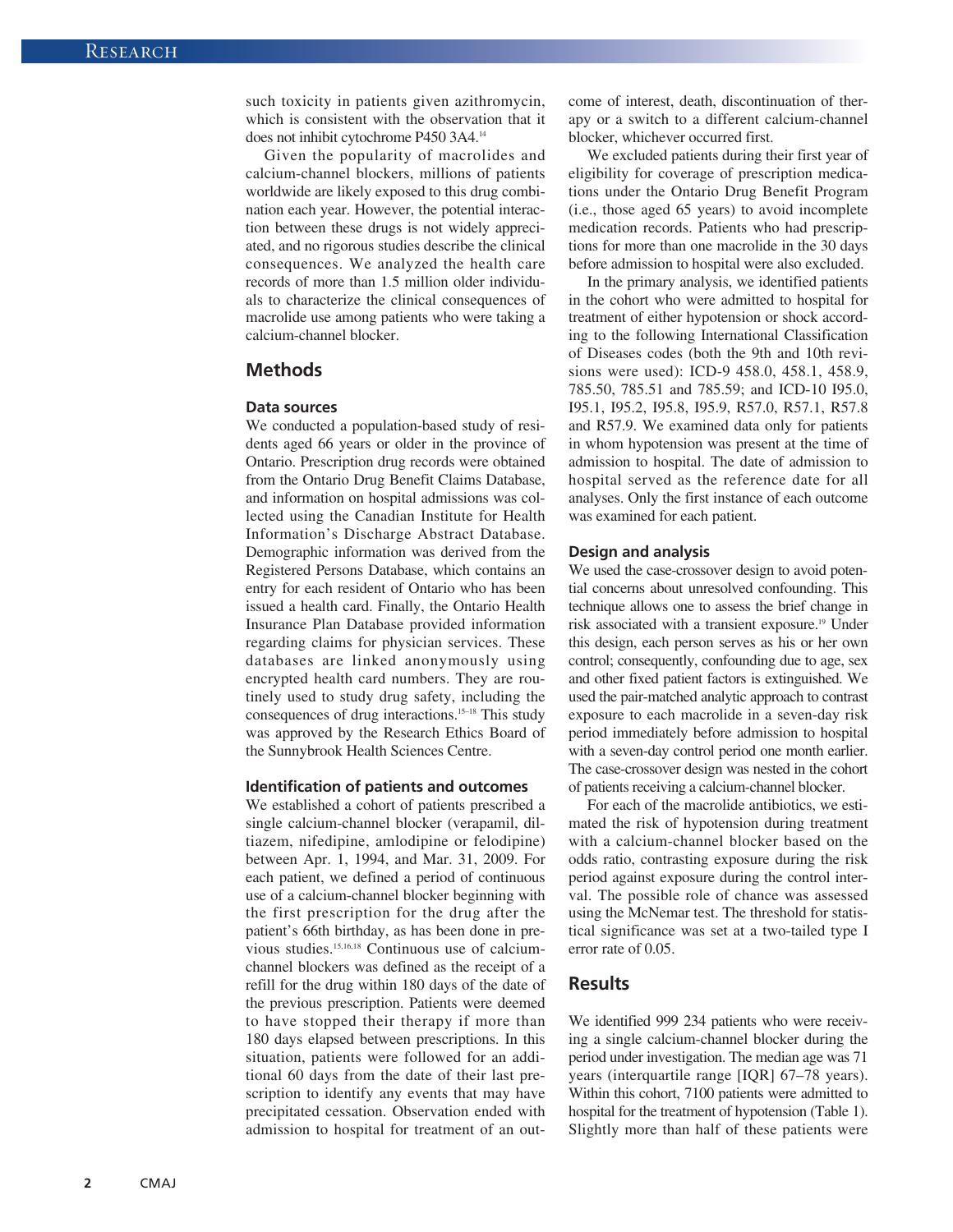women, the median age was 77 years (IQR 72–83) and 176 patients had received a macrolide during either the risk or control intervals.

We found a strong association between erythromycin use and admission to hospital for the treatment of hypotension (odds ratio [OR] 5.8, 95% confidence interval [CI] 2.3–15.0), along with a marginally lower but significant risk associated with the use of clarithromycin (OR 3.7, 95% CI 2.3–6.1; Table 2). In contrast, we found no such association with azithromycin use (OR 1.5, 95% CI 0.8–2.8). We found similar results in a stratified analysis of patients receiving one of the dihydropyridine calcium-channel blockers (nifedipine, amlodipine or felodipine; Table 3).

ithromycin was associated with a markedly increased short-term risk of admission to hospital, whereas azithromycin use was not. These findings are consistent with previous case reports and with the known pharmacology of these drugs (erythromycin and clarithromycin both inhibit cytochrome P450 3A4, whereas azithromycin does not). They therefore have considerable clinical relevance. Calcium-channel blockers and macrolide antibiotics are among the most widely prescribed medications in Canada, and their interactions are both dangerous and greatly underappreciated. When a macrolide antibiotic is necessary, the interaction is easily avoided if azithromycin is given to patients who are already receiving a calcium-channel blocker.

#### **Interpretation**

Among older patients receiving calcium-channel blockers, the use of erythromycin and clarSeveral limitations of this study merit emphasis. We were unable to quantify medication adher-

**Table 1:** Characteristics of 7100 patients taking a calcium-channel blocker who were admitted to hospital for the treatment of hypotension or shock

**Limitations**

| Variable                                                            | No. (%) of patients*<br>$n = 7100$ | Variable                                  | No. (%) of patients*<br>$n = 7100$ |
|---------------------------------------------------------------------|------------------------------------|-------------------------------------------|------------------------------------|
| Age, yr, median (IQR)                                               | 77 (72-83)                         | Myocardial infarction in the last 2 years | 1169 (16.5)                        |
| $65 - 74$                                                           | 2631 (37.1)                        | Heart failure in the last 2 years         | 1208 (17.0)                        |
| $75 - 84$                                                           | 3057 (43.1)                        | Medication use in the last 100 days       |                                    |
| $\geq 85$                                                           | 1412 (19.9)                        | P-glycoprotein inhibitorst                | 4762 (67.1)                        |
| No. of years using a CCB, median (IQR)                              | $2(1-5)$                           | <b>ACE</b> inhibitor                      | 3256 (45.9)                        |
| Type of CCB                                                         |                                    | <b>NSAID</b>                              | 2724 (38.4)                        |
| Diltiazem                                                           | 2838 (40.0)                        | Other diuretic                            | 2547 (35.9)                        |
| Verapamil                                                           | 566 (8.0)                          | β-adrenergic antagonist                   | 2510 (35.4)                        |
| Nifedipine                                                          | 1379 (19.4)                        | Statin                                    | 2182 (30.7)                        |
| Amlodipine                                                          | 2101 (29.6)                        | Thiazide                                  | 1371 (19.3)                        |
| Felodipine                                                          | $216$ $(3.0)$                      | Digoxin                                   | 1117 (15.7)                        |
| Sex, male                                                           | 3349 (47.2)                        | CYP3A4 inhibitors‡                        | 886 (12.5)                         |
| Resident in long-term care facility                                 | 212(3.0)                           | CYP3A4 inducers§                          | 201(2.8)                           |
| Income quintile                                                     |                                    | Angiotensin receptor blocker              | 696 (9.8)                          |
| Missing data                                                        | 132 (1.9)                          | Spironolactone                            | 399 (5.6)                          |
| 1 (lowest)                                                          | 1685 (23.7)                        | Charlson Comorbidity Index                |                                    |
| 2                                                                   | 1618 (22.8)                        | $\pmb{0}$                                 | 1210 (17.0)                        |
| 3                                                                   | 1304 (18.4)                        | 1                                         | 1240 (17.5)                        |
| 4                                                                   | 1195 (16.8)                        | $\geq$ 2                                  | 2928 (41.2)                        |
| 5 (highest)                                                         | 1166 (16.4)                        | No admission to hospital                  | 1722 (24.3)                        |
| No. of admissions to hospital in the<br>last year, median (IQR)     | $0(0-1)$                           | Renal disease in the last year            | 562 (7.9)                          |
| No. of medications prescribed in the<br>last 100 days, median (IQR) | $12(9-17)$                         |                                           |                                    |

Note: ACE = angiotensin converting enzyme, CCB = calcium-channel blocker, CYP3A4 = cytochrome P450 isoenzyme 3A4, IQR = interquartile range, NSAID = nonsteroidal antiinflammatory drug.

\*Unless otherwise stated.

†Amiodarone, atorvastatin, carvedilol, itraconazole, nelfinavir, ritonavir and saquinavir.

‡Amiodarone, aprepitant, ciprofloxacin, delavirdine, fluconazole, imatinib, indinavir, itraconazole, nefazodone, nelfinavir, norfloxacin, ritonavir, saquinavir, telithromycin and voriconazole.

§Carbamazepine, efavirenz, nevirapine, phenobarbital, phenytoin and pioglitazone.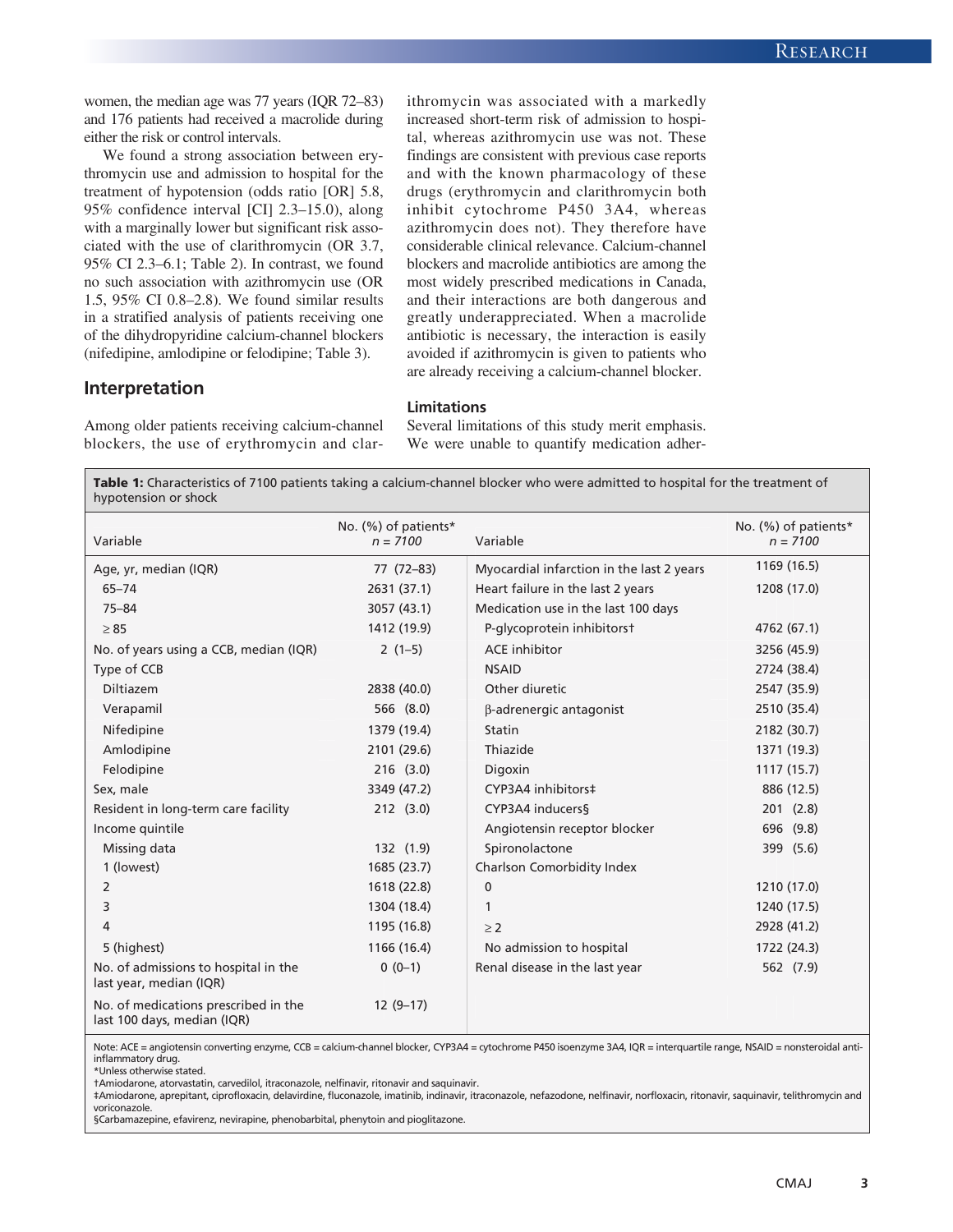**Table 2:** Odds of admission to hospital for the treatment of hypotension or shock associated with recent exposure to macrolide antibiotics among patients already taking a calcium-channel blocker\*

| Antibiotic     | Use during risk<br>interval | Use during control<br>interval | p value | OR (95% CI)         |
|----------------|-----------------------------|--------------------------------|---------|---------------------|
| Erythromycin   | 30                          | b                              | < 0.001 | 5.80 (2.25-14.98)   |
| Clarithromycin | 77                          | 23                             | < 0.001 | $3.70(2.26 - 6.06)$ |
| Azithromycin   | 24                          | 16                             | 0.21    | $1.50(0.8 - 2.82)$  |

Note:  $Cl =$  confidence interval,  $OR =$  odds ratio.

\*Risk interval = seven days before hospital admission; control interval = seven-day period one month before admission.

**Table 3:** Odds of admission to hospital for the treatment of hypotension or shock and use of macrolide antibiotics among patients receiving a dihydropryidine calcium-channel blocker\*

| Antibiotic     | Use during risk<br>interval | Use during control<br>interval | p value | OR (95% CI)         |
|----------------|-----------------------------|--------------------------------|---------|---------------------|
| Erythromycin   |                             | $< 5+$                         | 0.01    | $3.40(1.25 - 2.78)$ |
| Clarithromycin |                             |                                | < 0.001 | $4.25(2.23 - 7.97)$ |
| Azithromycin   |                             | 10                             | 0.67    | $1.20(0.52 - 2.78)$ |

Note: CI = confidence interval, OR = odds ratio.

\*Nifedipine, felodipine or amlodipine.

†Cells with five or fewer observations are suppressed in accordance with institutional privacy policy.

ence, or type and severity of infection, and the accuracy of diagnostic codes for hypotension has not been validated. Hypotension has multiple possible causes, and some instances of hypotension may have reflected the response to infection rather than the consequence of a drug interaction. We did not have sufficient statistical power to explore the outcome of bradycardia, which, along with hypotension, might be expected in patients receiving verapamil or diltiazem. Finally, we were unable to characterize the magnitude of interaction for each of the calciumchannel blockers. This is important because the inhibitory effect of erythromycin and clarithromycin on cytochrome P450 3A4 would be expected to result in a greater relative increase in the level of calcium-channel blockers that undergo greater presystemic elimination, most notably felodipine.20 However, these limitations apply equally to all macrolide antibiotics, including azithromycin, the inclusion of which lessens the role of confounding in our analyses. These limitations are unlikely to explain the differential risk seen with clarithromycin and erythromycin, which is biologically plausible and predicted by the pharmacology of these drugs.

#### **Conclusion**

We found that older patients taking a calciumchannel blocker were at increased risk of admission to hospital for the treatment of hypotension or shock following the use of clarithromycin or erythromycin. Our findings highlight the consequences of an underappreciated yet avoidable drug interaction involving medications used by millions of patients every year. Clinicians should be aware of the potential interaction between these drugs. When a macrolide is required, preferential use of azithromycin should be considered in patients already receiving a calcium-channel blocker.

#### **References**

- 1. IMS Health. *Top therapeutic classes by dispensed prescriptions*. Thetford Center (VT): MarketingCharts. Available: www .marketingcharts .com /topics /us -prescription -drug -sales -grow -slowly -hydrocodone -most -prescribed -8462 /ims -top -15 -us -therapeutic-classes-dispensed-prescriptions-2008jpg/ (accessed 2009 July 1).
- 2. Periti P, Mazzei T, Mini E, et al. Pharmacokinetic drug interactions of macrolides. *Clin Pharmacokinet* 1992;23:106-31.
- 3. Westphal JF. Macrolide-induced clinically relevant drug interactions with cytochrome P-450A (CYP) 3A4: an update focused on clarithromycin, azithromycin and dirithromycin. *Br J Clin Pharmacol* 2000;50:285-95.
- 4. Dresser GK, Spence JD, Bailey DG. Pharmacokinetic–pharmacodynamic consequences and clinical relevance of cytochrome P450 3A4 inhibition. *Clin Pharmacokinet* 2000;38:41-57.
- 5. Zhou S, Chan E, Li X, et al. Clinical outcomes and management of mechanism-based inhibition of cytochrome P450 3A4. *Ther Clin Risk Manag* 2005;1:3-13.
- Sica DA. Interaction of grapefruit juice and calcium channel blockers. *Am J Hypertens* 2006;19:768-73.
- 7. Dorne JL, Walton K, Renwick AG. Human variability in CYP3A4 metabolism and CYP3A4-related uncertainty factors for risk assessment. *Food Chem Toxicol* 2003;41:201-24.
- 8. Bailey DG, Bend JR, Arnold JM, et al. Erythromycin–felodipine interaction: magnitude, mechanism, and comparison with grapefruit juice. *Clin Pharmacol Ther* 1996;60:25-33.
- 9. Liedholm H, Nordin G. Erythromycin–felodipine interaction. *DICP* 1991;25:1007-8.
- 10. Kaeser YA, Brunner F, Drewe J, et al. Severe hypotension and bradycardia associated with verapamil and clarithromycin. *Am J Health Syst Pharm* 1998;55:2417-8.